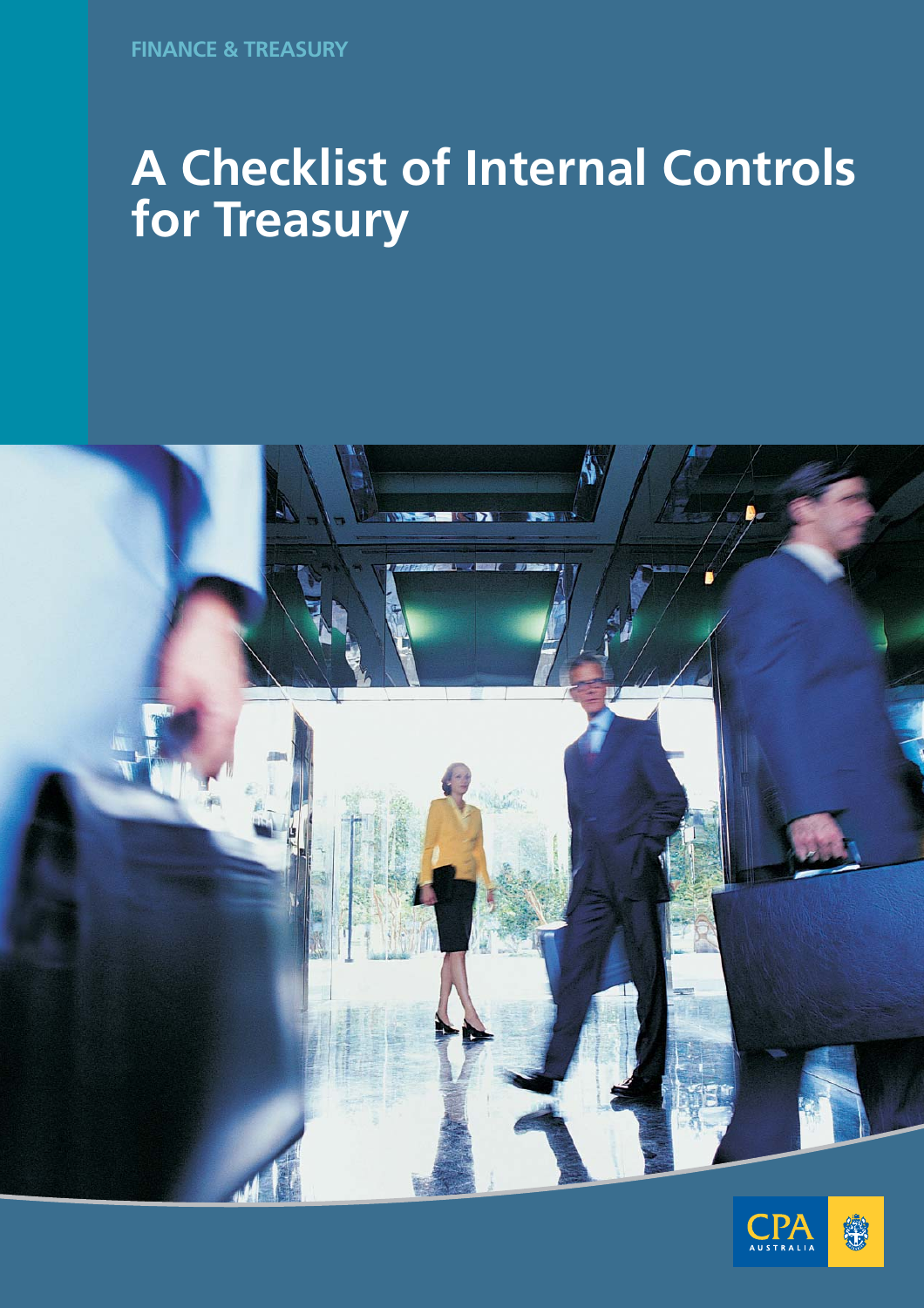CPA Australia is the largest professional organisation in Australia with more than 105,000 members of the finance, accounting and business profession in Australia and overseas. Its pre-eminent position is maintained through CPA Australia's commitment to quality, ethics, rigorous codes of conduct and continued professional development programs for members.

Our mission is for CPAs to be leaders in finance, accounting and business advice.

Our vision is for the CPA designation to be the most valued designation for finance, accounting and business advisory professionals.

CPA Australia's primary role in achieving this is to support members through education, training and technical advice. It also represents the interests of members to state, territory and federal government and to industry, academia and the general public. This is achieved by working with members, local and international bodies, on public policy, government relations, communications and marketing activities.

First published 2005 CPA Australia ACN 008 392 452 385 Bourke Street Melbourne Victoria 3000 Australia

ISBN 1 876 874 503

#### **Copyright**

© CPA Australia (ABN 64 008 392 452), 2005. All rights reserved.

Save and except for third party content, all content in these materials is owned or licensed by CPA Australia (ABN 64 008 392 452)

Other than for the purposes of and subject to the conditions prescribed under the *Copyright Act* 1968 (Cth) (or any other applicable legislation throughout the world), or as otherwise provided for in this copyright notice, no part of these materials may in any manner or any medium whether now existing or created in the future, (including but not limited to electronic, mechanical, microcopying, photocopying or recording) be reproduced, adapted, stored in a retrieval system, transmitted or communicated to the public without the prior written permission of the copyright owner.

Modification of the materials for any purpose other than provided under this notice is a violation of CPA Australia's copyright and other proprietary rights. All trade marks, service marks and trade names are proprietary to CPA Australia. For permission to reproduce any material, a request in writing is to be made to the Legal Business Unit, CPA Australia, Level 28, 385 Bourke Street, Melbourne, Victoria 3000.

CPA Australia has used reasonable care and skill in compiling the content of this material. However, CPA Australia and the editors make no warranty as to the accuracy or completeness of any information in these materials.

This material is intended to be a guide only and no part of these materials are intended to be advice, whether legal or professional. You should not act solely on the basis of the information contained in these materials as parts may be generalized and may apply differently to different people and circumstances.

Further, as laws change frequently, all practitioners, readers, viewers and users are advised to undertake their own research or to seek professional advice to keep abreast of any reforms and developments in the law.

To the extent permitted by applicable law, CPA Australia, its employees, agents and consultants exclude all liability for any loss or damage claims and expenses including but not limited to legal costs, indirect special or consequential loss or damage (including but not limited to, negligence) arising out of the information in the materials.

Where any law prohibits the exclusion of such liability, CPA Australia limits its liability to the re-supply of the information.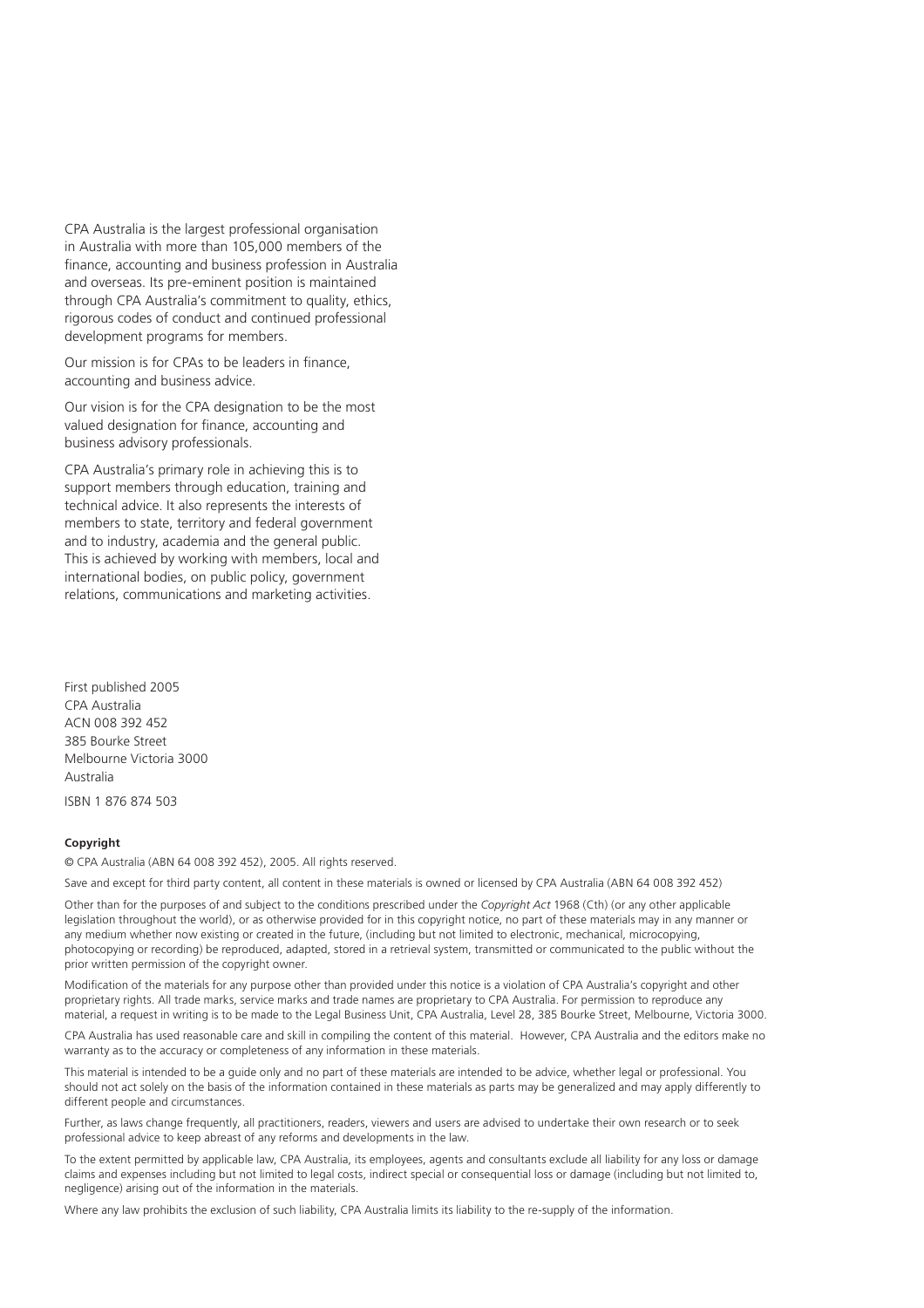This internal control checklist will help organisations with investment or treasury functions to assess their own internal controls. The checklist sets out typical internal controls (in categories) as well as providing guidance on how these controls can be applied. Put another way, this checklist outlines the controls typically found in well controlled environments where there is a treasury or treasury type activity.

The control checklist has three columns.

- The column on the left sets out the typical controls which would be expected in most organisations.
- The column in the middle provides examples of which would be applied in an environment where there is a treasury system (controls for a treasury systems environment).
- The column on the right provides examples of controls which would be applied in an environment where spreadsheets are employed or where there are manual records (controls for spreadsheets and manual systems environment).
- The central column and the right-hand column have been merged where the same controls would be applied to both environments.

Environments which have treasury systems will usually 'host' larger treasury establishments, whereas environments with spreadsheet and manual systems will usually 'host' smaller treasury establishments.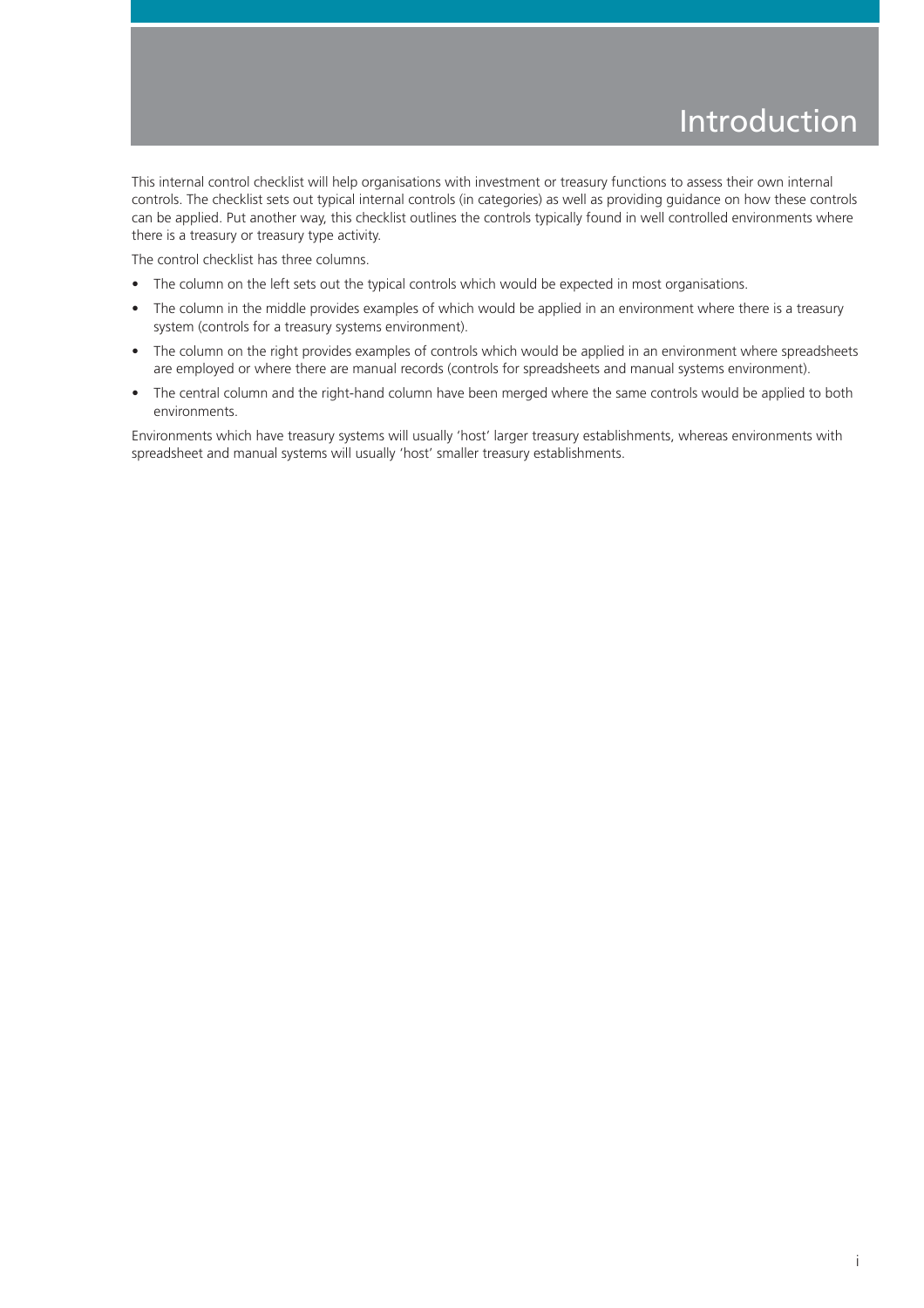## **Contents**

| Introduction                                                                  | Ť  |
|-------------------------------------------------------------------------------|----|
| Risk management framework and governance                                      | 1  |
| Policy and procedures                                                         | 1  |
| Organisational structure                                                      | 2  |
| Limits                                                                        | 3  |
| Personnel: training, compliance and performance                               | 3  |
| Reporting                                                                     | 4  |
| Operational reports                                                           | 4  |
| Risk management activities                                                    | 5  |
| Post-deal controls                                                            | 6  |
| Operations (settlements)                                                      | 7  |
| Controls over settlement                                                      | 8  |
| Reconciliation of bank accounts and<br>treasury records to the general ledger | 8  |
| Cash management                                                               | 9  |
| Physical security (records/key systems)                                       | 10 |
| Monitoring of risk management activities                                      | 10 |
| Treasury infrastructure                                                       | 11 |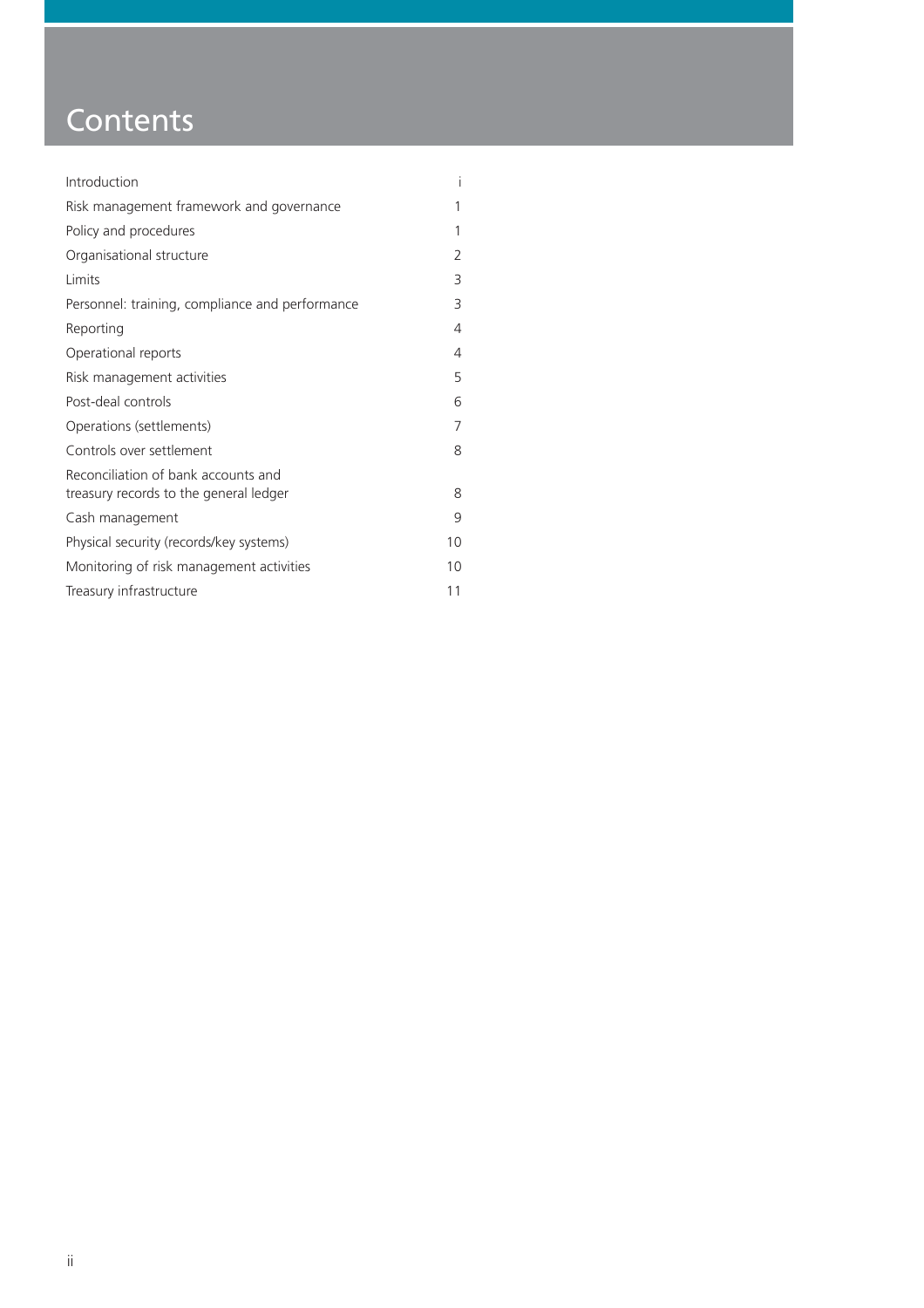### **Risk management framework and governance**

| <b>Typical controls</b>                                                                            | <b>Controls for a treasury</b><br>systems environment                 | <b>Controls for spreadsheets and</b><br>manual systems environment |
|----------------------------------------------------------------------------------------------------|-----------------------------------------------------------------------|--------------------------------------------------------------------|
| The risk management objectives must match the                                                      | Statement of treasury objectives in policy document and risk          |                                                                    |
| organisational culture and the board's objectives.                                                 | appetite.                                                             |                                                                    |
| The board should adequately communicate the<br>organisation's culture and objectives to the staff. | Policy document available to staff.                                   |                                                                    |
| The board must clearly understand the risk                                                         | The board has been involved through discussions in accepting          |                                                                    |
| management issues faced by the organisation.                                                       | policy.                                                               |                                                                    |
| The board is responsible for the execution of,                                                     | The board receives reports on treasury activities, including          |                                                                    |
| and compliance with, the internal controls. This                                                   | compliance with policy. People with specialist skills may be required |                                                                    |
| may be delegated to an audit or risk committee.                                                    | to sit on this committee.                                             |                                                                    |

### **Policy and procedures**

| <b>Typical controls</b>                                                                                                                                                                       | <b>Controls for a treasury</b><br>systems environment                                                                                                                                                      | <b>Controls for spreadsheets and</b><br>manual systems environment                                   |
|-----------------------------------------------------------------------------------------------------------------------------------------------------------------------------------------------|------------------------------------------------------------------------------------------------------------------------------------------------------------------------------------------------------------|------------------------------------------------------------------------------------------------------|
| The policy should clearly relate to the financial<br>risk management objectives and strategies of the<br>organisation.                                                                        | Statement of treasury objectives in policy document.                                                                                                                                                       |                                                                                                      |
| The policy should be approved by the board,<br>including date of approval and next review date.                                                                                               | Actual evidence of board approval.                                                                                                                                                                         |                                                                                                      |
| The policy should cover the five financial risks:<br>• Market risk<br>• Liquidity risk<br>• Credit risk<br>• Settlement risk<br>• Operational risk                                            | Each risk is covered in the policy document. The policy document<br>may state which issues are applicable and which are not.                                                                               |                                                                                                      |
| The policy should establish a clear and internally<br>consistent risk management policy including<br>appropriate risks limits.                                                                | For each financial risk, state the amount of discretion delegated to<br>management. For example, management may hedge 60 to 80 per<br>cent of an exposure.                                                 |                                                                                                      |
| The policy should outline the organisational<br>structure for the management of financial risks,<br>including the authority and role of each body or<br>individual.                           | Specify the role of individuals,<br>committees and the board.                                                                                                                                              | State role of individuals,<br>committees and the board.                                              |
| The policy should include a table of specific<br>delegations. For example, who can approve new<br>financial facilities, negotiate facilities, draw down<br>loan facilities etc.               | Delegations should be stated in<br>the treasury policy document<br>as well as position descriptions.<br>These delegations may also be<br>built into treasury and payment<br>systems (eg, approval limits). | Delegations should be stated in<br>the treasury policy document as<br>well as position descriptions. |
| The policy should specify which financial<br>instruments can be used and for what purpose.<br>For example, if options are permitted, can they<br>be bought or sold and in what circumstances? | Specified in treasury policy<br>and dealing mandates<br>communicated to counterparties<br>may form a part of systems<br>$set-up - as well as position$<br>descriptions.                                    | Specified in treasury policy<br>and dealing mandates<br>communicated to<br>counterparties.           |
| The policy should state formal escalation<br>procedures for policy breaches.                                                                                                                  | Systems to detect and report<br>breaches (eg, exceeding<br>counterparty limits)                                                                                                                            | Built in organisational controls<br>e.g. review of transactions by<br>senior officer.                |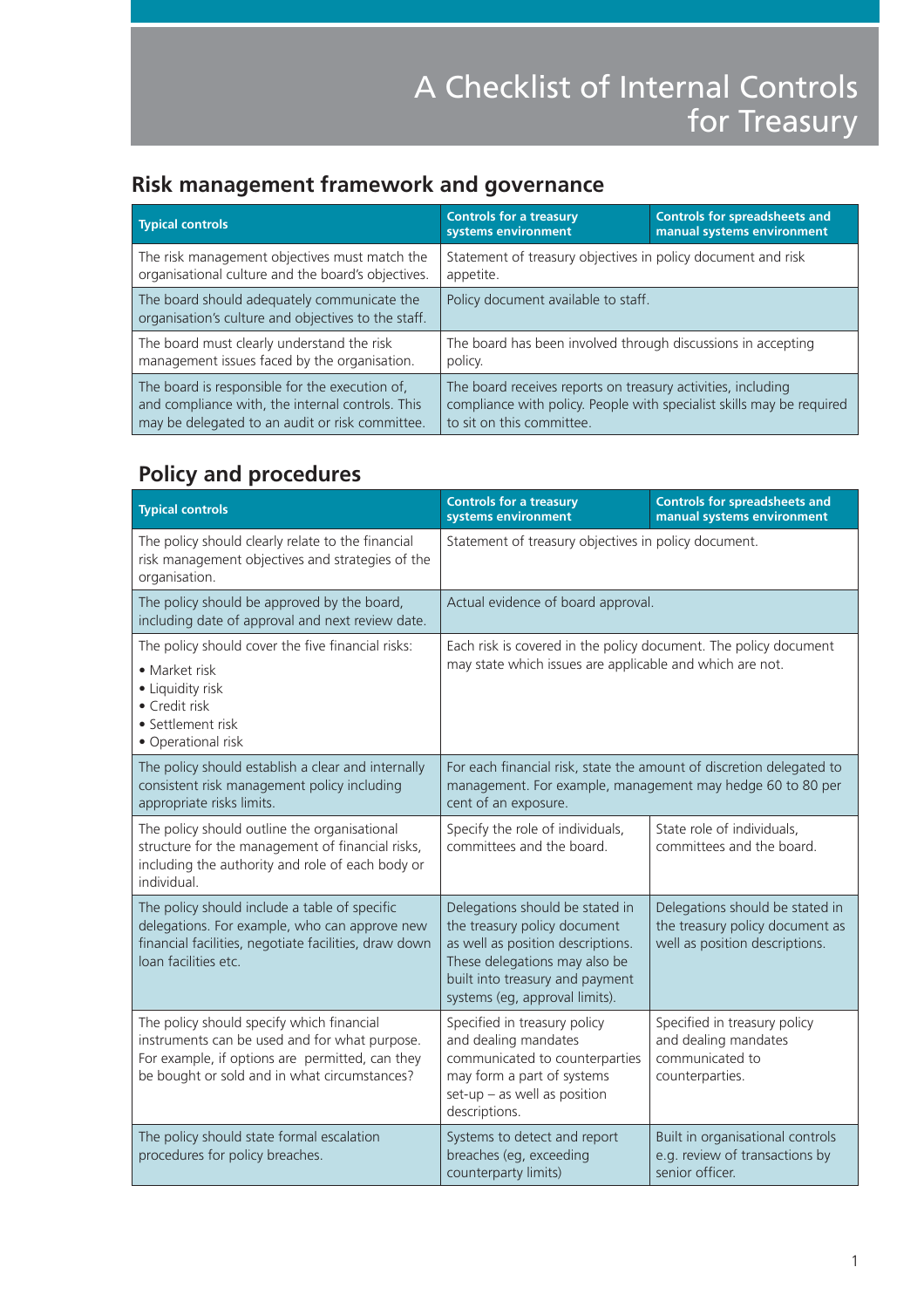#### *Policy and procedures (continued)*

| <b>Typical controls</b>                                                                                                                                                                                                                      | <b>Controls for a treasury</b><br>systems environment                                                                               | <b>Controls for spreadsheets and</b><br>manual systems environment                                                                                                                                                                      |
|----------------------------------------------------------------------------------------------------------------------------------------------------------------------------------------------------------------------------------------------|-------------------------------------------------------------------------------------------------------------------------------------|-----------------------------------------------------------------------------------------------------------------------------------------------------------------------------------------------------------------------------------------|
| The policy should specify reporting frequency<br>and to whom, including the board.                                                                                                                                                           | Included in policy document.                                                                                                        |                                                                                                                                                                                                                                         |
| The policy should include credit limits for<br>each individual counterparty or rating bands.<br>Additional consideration may be given to<br>settlement limits, limitations on concentration or<br>diversification and tenor of transactions. | Should be stated in policy.<br>Review counterparties and their<br>credit rating regularly. Monitor<br>compliance with limits daily. | Small organisations may simplify<br>this. For example, 'We invest<br>with two or three banks, all<br>of whom are major trading or<br>relationship banks. Maximum<br>investment amount is limited to<br>\$x'. This is reviewed annually. |
| The policy should clearly state the rules relating<br>to historic rate rollovers (HRRs) and pre-deliveries<br>of foreign exchange contracts.                                                                                                 | Specialised agreement required by bank to be signed by company.                                                                     |                                                                                                                                                                                                                                         |

### **Organisational structure**

| <b>Typical controls</b>                                                                                                                                                                                                                                                                                                      | <b>Controls for a treasury</b><br>systems environment                                                                                                                                                     | <b>Controls for spreadsheets and</b><br>manual systems environment                                                                                                                                                                                                                                                                                                                                  |
|------------------------------------------------------------------------------------------------------------------------------------------------------------------------------------------------------------------------------------------------------------------------------------------------------------------------------|-----------------------------------------------------------------------------------------------------------------------------------------------------------------------------------------------------------|-----------------------------------------------------------------------------------------------------------------------------------------------------------------------------------------------------------------------------------------------------------------------------------------------------------------------------------------------------------------------------------------------------|
| It is preferable that the treasury back office<br>be responsible and report to finance staff, for<br>example, the financial controller, rather than<br>report directly to the treasurer. Finance staff must<br>understand the activities taking place within the<br>treasury.                                                | Treasury back office functions<br>undertaken by shared service or<br>financial control function.                                                                                                          | Oversight of treasury activities<br>by an officer independent of<br>day-to-day activities.                                                                                                                                                                                                                                                                                                          |
| There should be an effective segregation of<br>key duties including dealing, settlement, and<br>accounting/reconciliation. These segregations<br>need to be further strengthened if the treasurer<br>executes transactions. This segregation is<br>reinforced through procedures documentation<br>and position descriptions. | Segregation of duties is<br>enforced through organisational<br>structures, user access in the<br>treasury/payment systems and<br>procedural documents.                                                    | Segregation of duties is<br>implemented to the extent that<br>it is possible, given the number<br>of staff available in finance<br>related functions. Compensating<br>controls such as senior<br>management oversight are used.<br>For example, payments made<br>through electronic payment<br>systems may require a senior<br>officer from outside the finance<br>function to release the payment. |
| There should be a policy and procedures<br>documentation, which is up to date and easily<br>accessible to all staff. It can be audited for<br>compliance.                                                                                                                                                                    | Self-explanatory. Procedures<br>including systems should be<br>detailed.                                                                                                                                  | Self-explanatory. Basic<br>procedures should be in place.                                                                                                                                                                                                                                                                                                                                           |
| There should be a formal and independent<br>compliance function which monitors compliance<br>with policy, procedures and limits.                                                                                                                                                                                             | This role may be carried out by<br>an independent risk function or,<br>internal audit.                                                                                                                    | This role may be carried out by<br>audit on a periodic basis.                                                                                                                                                                                                                                                                                                                                       |
| Treasury is subject to regular review by internal<br>audit, external audit or by peer auditors.                                                                                                                                                                                                                              | Treasury function Included in<br>internal audit plan.                                                                                                                                                     | Reviewed by external auditors or<br>specialist adviser.                                                                                                                                                                                                                                                                                                                                             |
| There should be formal job descriptions or<br>delegations for key treasury positions.                                                                                                                                                                                                                                        | For each treasury position there should be a job description<br>specifying the duties of the position, reporting lines, delegations of<br>authority and qualification requirements.                       |                                                                                                                                                                                                                                                                                                                                                                                                     |
| There should be sufficient resources for the<br>treasury to operate effectively.                                                                                                                                                                                                                                             | The level of staffing and type of staff (in terms of their qualifications<br>and experience) should be commensurate with the workload and<br>complexity of transactions undertaken by the treasury staff. |                                                                                                                                                                                                                                                                                                                                                                                                     |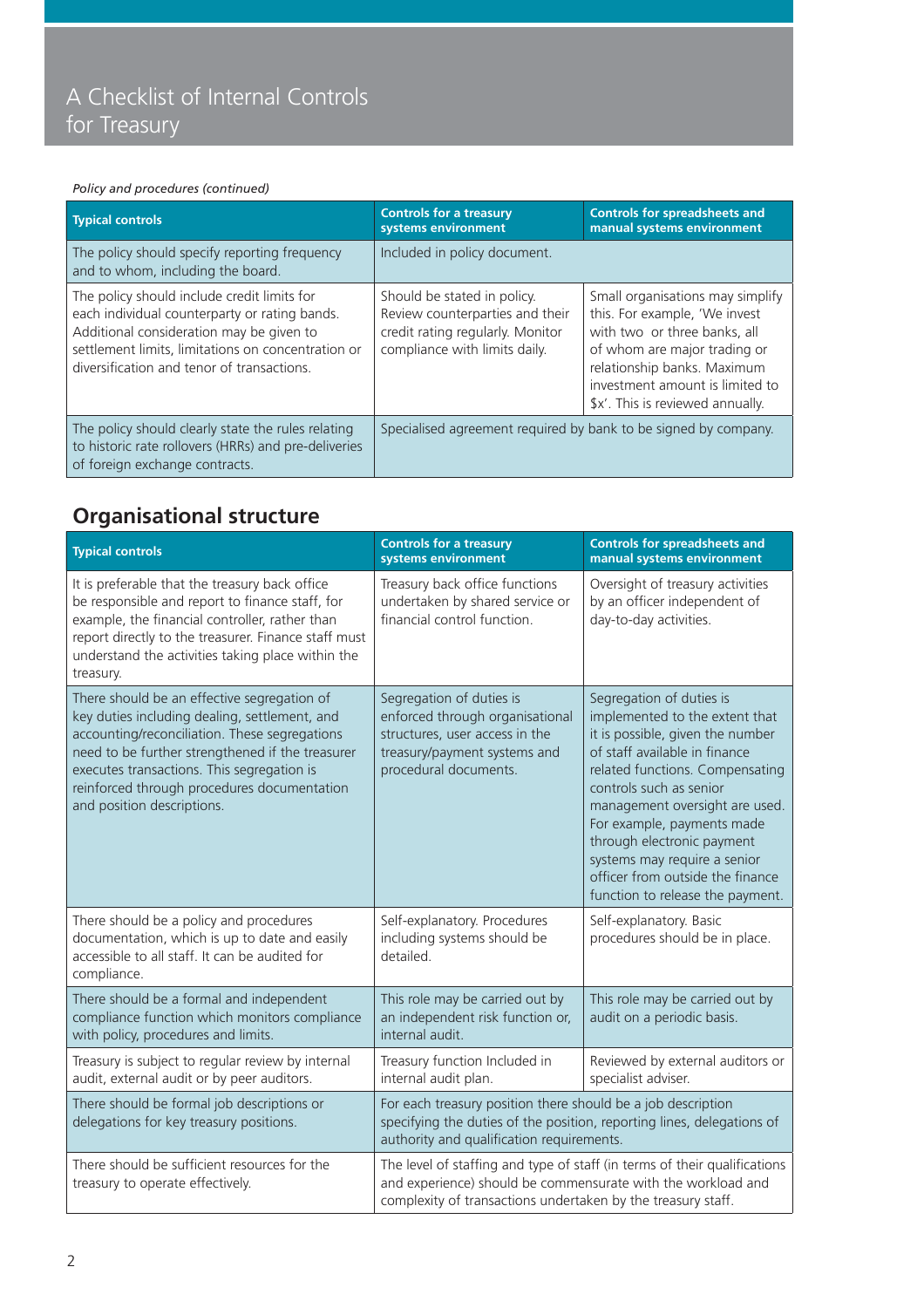#### **Limits**

| <b>Typical controls</b>                                                                                                                         | <b>Controls for a treasury</b><br>systems environment                                                                                                                                                             | <b>Controls for spreadsheets and</b><br>manual systems environment                                                                                                                                                                |
|-------------------------------------------------------------------------------------------------------------------------------------------------|-------------------------------------------------------------------------------------------------------------------------------------------------------------------------------------------------------------------|-----------------------------------------------------------------------------------------------------------------------------------------------------------------------------------------------------------------------------------|
| To be stated in treasury policy:<br>• Counterparty limits are set by the board<br>• Credit limits<br>• Settlement limits<br>• Investment limits | Limits should be reviewed<br>annually and approved by the<br>board. To the extent possible,<br>limits are loaded in the treasury<br>system. This will depend on the<br>sophistication of the treasury<br>systems. | Limits should be reviewed<br>annually and approved by the<br>board. A simplified limits system<br>is maintained using face value<br>limits. Credit limits are usually<br>based on information from an<br>external ratings agency. |
|                                                                                                                                                 | Credit limits are usually based<br>on information from an external<br>ratings agency.                                                                                                                             |                                                                                                                                                                                                                                   |

#### **Personnel: training, compliance and performance**

| <b>Typical controls</b>                                                      | <b>Controls for a treasury</b><br>systems environment                         | <b>Controls for spreadsheets and</b><br>manual systems environment                               |
|------------------------------------------------------------------------------|-------------------------------------------------------------------------------|--------------------------------------------------------------------------------------------------|
| Dealers are trained and authorised to execute<br>deals.                      | Relevant education may include:                                               |                                                                                                  |
| All personnel should be appropriately trained<br>above the minimum required. | AFMA accreditation<br>CPA., ICA., FTA., ASIA, AFMA core<br>and specialization | Authority levels<br>Discussion with your banks to<br>ensure knowledge                            |
| Dealers should have appropriate qualifications.                              | Current relevant training                                                     | Experience, FTA, CPA, ICA, ASIA                                                                  |
| All employees' references should be properly<br>checked.                     | Self-explanatory                                                              |                                                                                                  |
| Employees sign an ethics policy when joining the<br>company.                 | Self-explanatory                                                              |                                                                                                  |
| Settlement and support staff have appropriate<br>education.                  | Self-explanatory                                                              | Especially important for manual<br>systems as support must be a<br>check against manual systems. |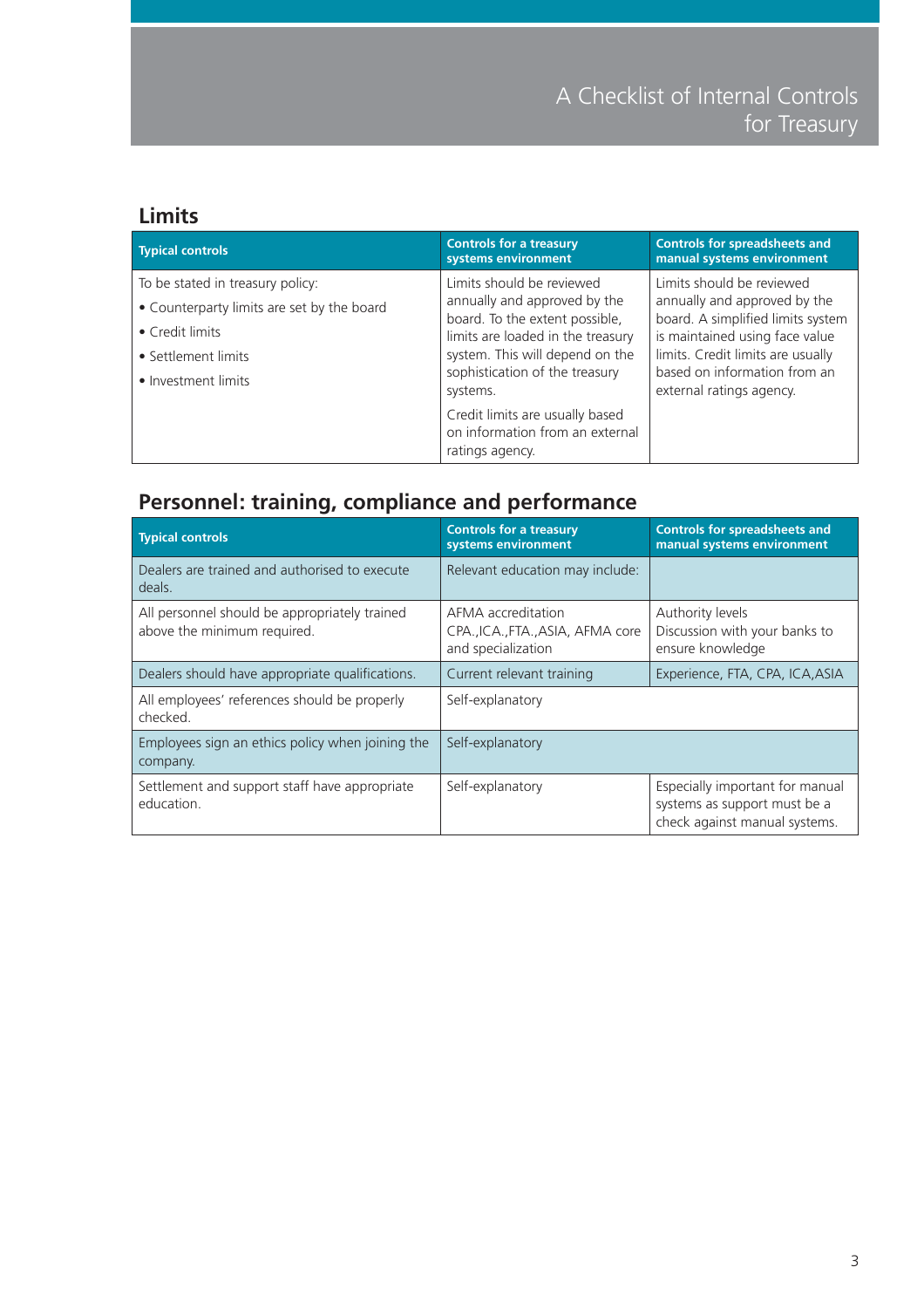### **Reporting**

| <b>Typical controls</b>                                                                                                     | <b>Controls for a treasury</b><br>systems environment                                                                                                                                                                                                                                                                                                                                                                                                                                            | <b>Controls for spreadsheets and</b><br>manual systems environment                                                                                                                                                                                                                                                            |
|-----------------------------------------------------------------------------------------------------------------------------|--------------------------------------------------------------------------------------------------------------------------------------------------------------------------------------------------------------------------------------------------------------------------------------------------------------------------------------------------------------------------------------------------------------------------------------------------------------------------------------------------|-------------------------------------------------------------------------------------------------------------------------------------------------------------------------------------------------------------------------------------------------------------------------------------------------------------------------------|
| The following reports are recommended:                                                                                      | Typically generated by a treasury<br>System.                                                                                                                                                                                                                                                                                                                                                                                                                                                     | May be systems or manually<br>generated.                                                                                                                                                                                                                                                                                      |
| Daily settlement reports<br>Cashflow reports<br>Bank account balances from all sources<br>Exposure reports<br>Limit reports | - Daily settlement report for<br>dealers and settlement staff<br>- Cash flow forecast from<br>business units<br>- Bank account and transaction<br>listings from the electronic<br>banking system<br>- Maturity diaries for dealers<br>- Counterparty limit reports for<br>dealers and compliance staff<br>- Transaction audit trail reports<br>- End of day reports from<br>Austraclear for matching to<br>bank account information.<br>- Reports are provided to<br>business units of their net | - Diary systems e.g. 'outlook'<br>- Spreadsheet of maturities<br>compared with back office<br>- Electronic banking/ bank<br>statements & spreadsheet<br>listing<br>- Register/spreadsheet<br>- Senior management receives<br>inward confirmations<br>Provision of deal confirmations<br>which the banking unit must<br>track. |
|                                                                                                                             | currency position                                                                                                                                                                                                                                                                                                                                                                                                                                                                                |                                                                                                                                                                                                                                                                                                                               |

### **Operational reports**

| <b>Typical controls</b>                                                                                                                                                          | <b>Controls for a treasury</b><br>systems environment                                                                                                          | <b>Controls for spreadsheets and</b><br>manual systems environment |
|----------------------------------------------------------------------------------------------------------------------------------------------------------------------------------|----------------------------------------------------------------------------------------------------------------------------------------------------------------|--------------------------------------------------------------------|
| • Exception reports are provided to senior<br>management and the board, especially relating<br>to policy breaches.                                                               | Monthly board report on treasury activities on key financial risks of<br>the organisation which should tie in with key risk indicators - data<br>and graphics. |                                                                    |
| • Management reporting                                                                                                                                                           |                                                                                                                                                                |                                                                    |
| • Board reports                                                                                                                                                                  |                                                                                                                                                                |                                                                    |
| • The board (or delegated committee) receives<br>information on 'stress testing' and scenario<br>forecasts – particularly where treasury policy is<br>being reviewed or updated. |                                                                                                                                                                |                                                                    |
| Stress testing is running scenarios that are<br>extremely unlikely but show the board possible<br>worse case situations.                                                         |                                                                                                                                                                |                                                                    |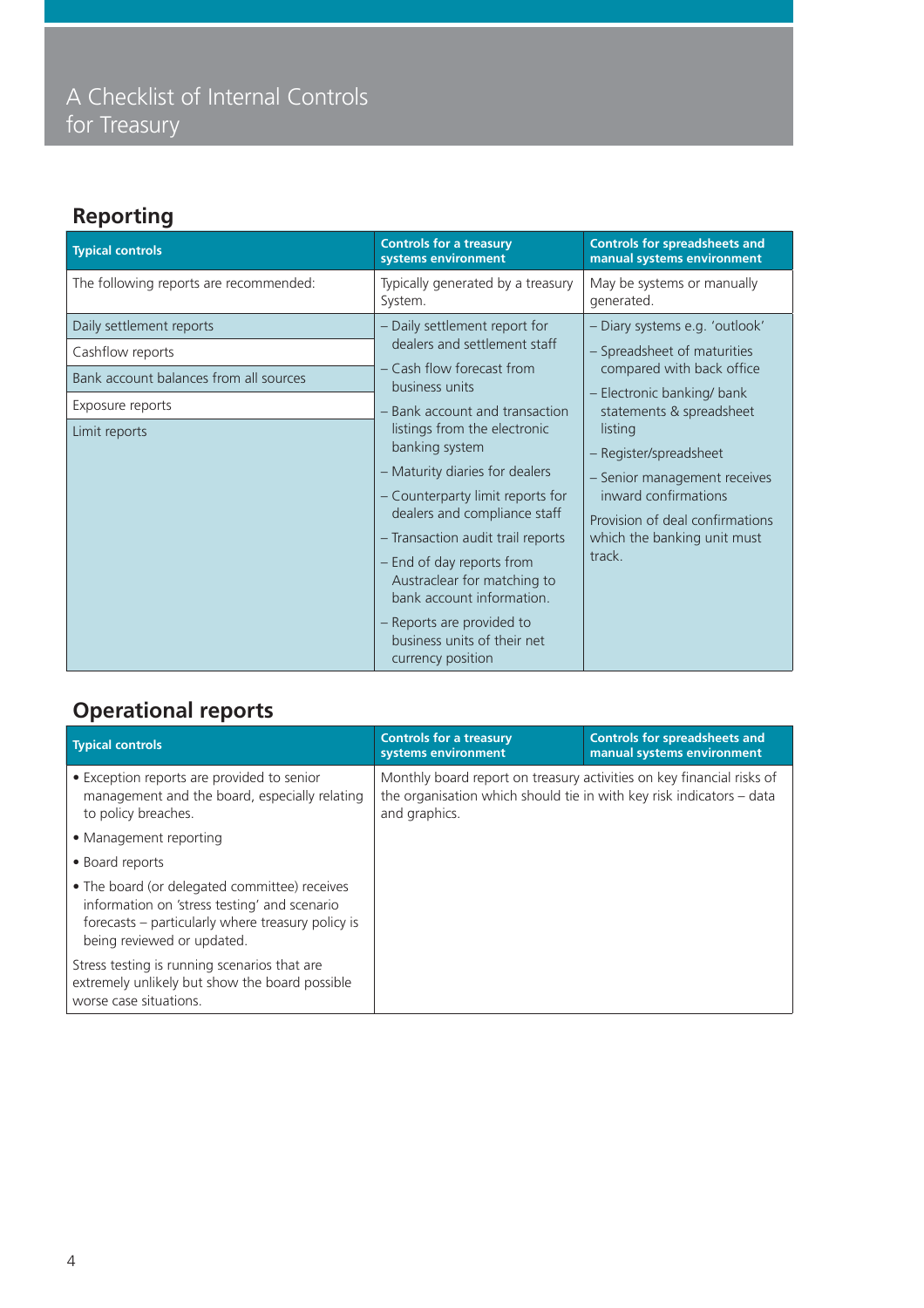### **Risk management activities**

|           | <b>Typical controls</b>                                                                                                                                                                                                                      | <b>Controls for a treasury</b><br>systems environment                                                                                                                                      | <b>Controls for spreadsheets and</b><br>manual systems environment                                                                                                                                                                                                  |
|-----------|----------------------------------------------------------------------------------------------------------------------------------------------------------------------------------------------------------------------------------------------|--------------------------------------------------------------------------------------------------------------------------------------------------------------------------------------------|---------------------------------------------------------------------------------------------------------------------------------------------------------------------------------------------------------------------------------------------------------------------|
|           | <b>Deal execution</b>                                                                                                                                                                                                                        |                                                                                                                                                                                            |                                                                                                                                                                                                                                                                     |
|           | On the execution of a deal, the following must be observed:                                                                                                                                                                                  |                                                                                                                                                                                            |                                                                                                                                                                                                                                                                     |
|           | dealers must check position/exposure limits<br>and credit limits prior to dealing;                                                                                                                                                           | Process to check limits including<br>counterparty limits and exposure<br>limits in treasury systems.                                                                                       | Process to check registers/<br>spreadsheets of exposures and<br>counterparty limits.                                                                                                                                                                                |
|           | each deal may need to be designated to<br>an underlying exposure to meet hedge<br>accounting under AASB139;                                                                                                                                  | Hedge designation (ie,<br>documentation of hedge<br>relationship and effectiveness<br>testing) completed in system.                                                                        | Hedge designation completed<br>manually and on spreadsheet<br>including documentation<br>of hedge relationship and<br>effectiveness testing.                                                                                                                        |
| $\bullet$ | dealers must execute deals clearly and<br>concisely so that there is no possibility of<br>confusion;                                                                                                                                         | Dealers trained in correct<br>dealing methods and entry of<br>deal information into treasury<br>systems.                                                                                   | Dealers trained in correct dealing<br>methods with numbering<br>systems.                                                                                                                                                                                            |
|           | dealers must deal only with financial<br>institutions that tape phone calls;                                                                                                                                                                 | Agreement with counterparties to be able to review phone<br>conversations.                                                                                                                 |                                                                                                                                                                                                                                                                     |
| $\bullet$ | dealers must maintain a position blotter or<br>scratch pad and be able to verify or challenge<br>the reported position produced by the<br>treasury system/settlements function;                                                              | Maintain spreadsheet or position blotter or scratch pad.                                                                                                                                   |                                                                                                                                                                                                                                                                     |
| $\bullet$ | dealers must enter their own deals into<br>the treasury system as soon as practicable<br>after the deal is executed. This is particularly<br>important if there is a trading portfolio where<br>delayed input may permit deal redesignation. | Dealer input into treasury<br>system. System generates<br>outward confirmation and<br>deal is flagged 'unmatched' in<br>treasury system (pending receipt<br>of inward confirmation).       | Deal ticket completed by<br>dealer and Input in to deal<br>register (spreadsheet) by<br>back office. Spreadsheet is<br>password protected. Back<br>office keeps deal ticket pending<br>inward confirmation. Inward<br>confirmation recorded against<br>spreadsheet. |
|           | if the deal is linked to a strategy, it must be<br>clearly designated in deal records;                                                                                                                                                       | Recorded in treasury systems                                                                                                                                                               | Recorded in deal register.                                                                                                                                                                                                                                          |
| $\bullet$ | the audit trail of new deals as well as deal<br>amendments and cancellations, must be<br>reviewed daily by a party independent of the<br>dealing function.                                                                                   | Amended and cancelled deals<br>are reported on an end of<br>day report and reveiwed by<br>the treasurer. Cancelled deals<br>are confirmed as cancelled by<br>counterparty. (If necessary). | If the dealer wants to amend or<br>cancel a deal, he must obtain<br>management sign-off on deal<br>ticket and receive confirmation<br>from the counterparty. The<br>deal may then be cancelled in<br>register or spreadsheet.                                       |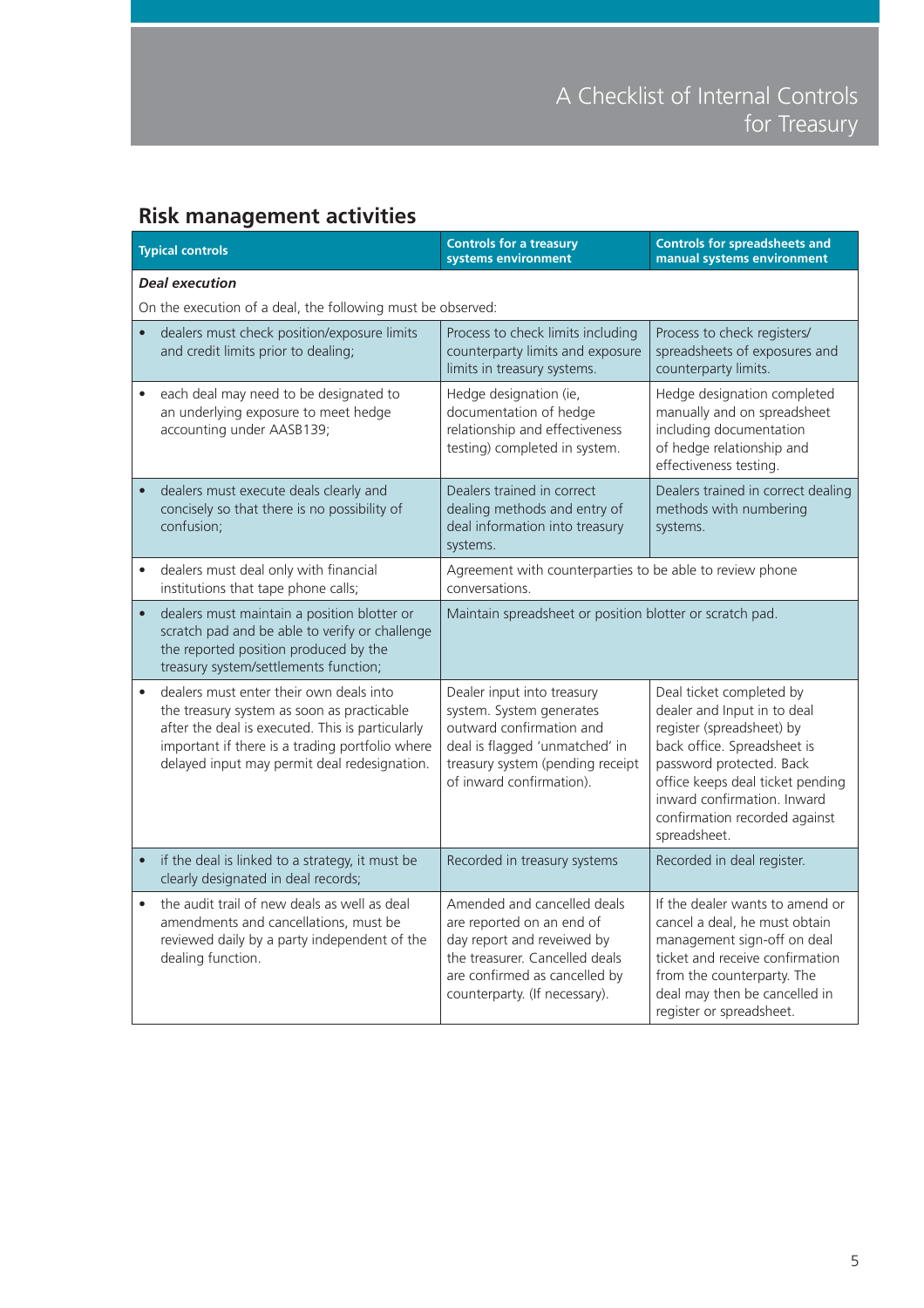#### **Post-deal controls**

| <b>Typical controls</b>                                                                                                                                                                                                                                    | <b>Controls for a treasury</b><br>systems environment                                                                                                          | <b>Controls for spreadsheets and</b><br>manual systems environment |
|------------------------------------------------------------------------------------------------------------------------------------------------------------------------------------------------------------------------------------------------------------|----------------------------------------------------------------------------------------------------------------------------------------------------------------|--------------------------------------------------------------------|
| Internal exposures of business units that<br>are covered by treasury are supported by<br>documentation from business units, signed off<br>by the delegated authority within the business<br>unit. This documentation is available to support<br>all deals. | Request for cover by business<br>unit or generated by business<br>unit system (eg, SAP).                                                                       | Manual request for cover by<br>business unit.                      |
| Internal counterparties receive a listing of<br>open deals once a month and are requested to<br>acknowledge the correctness of the listing.                                                                                                                | Sent automatically from the<br>system.                                                                                                                         | Copy of treasury records                                           |
| Dealers are nominated in counterparty mandates.                                                                                                                                                                                                            | Original letter sent to counterparties.                                                                                                                        |                                                                    |
| There are controls and procedures around out of<br>hours dealing.                                                                                                                                                                                          | Limits state if out of hours dealing is permitted and who can do it.                                                                                           |                                                                    |
| Orders left with banks/brokers are recorded by<br>email advice to the counterparty.                                                                                                                                                                        | Keep copy of email.                                                                                                                                            |                                                                    |
| Orders left with banks/brokers are recorded in<br>an internal register and reviewed on opening of<br>each day.                                                                                                                                             | Orders register maintained and signed off daily.                                                                                                               |                                                                    |
| Stop loss orders are used where there is an<br>open position with exposure to the market price<br>movements.                                                                                                                                               | Maximum loss per transaction as well as cumulative loss limit is<br>specified in treasury policy statement.                                                    |                                                                    |
| There is no undue concentration of dealing with<br>a particular counterparty.                                                                                                                                                                              | Limits are set for each counterparty in treasury policy statement.                                                                                             |                                                                    |
| There is a code of conduct which prevents<br>acceptance of gifts or entertainment unless they<br>are of a token nature.                                                                                                                                    | Prescribed in treasury policy statement.                                                                                                                       |                                                                    |
| Static data cannot be changed within treasury<br>systems in an uncontrolled manner.                                                                                                                                                                        | There are controls over who<br>can access the treasury system<br>to change static data, eg,<br>counterparty details including<br>bank details of counterparty. | N/A                                                                |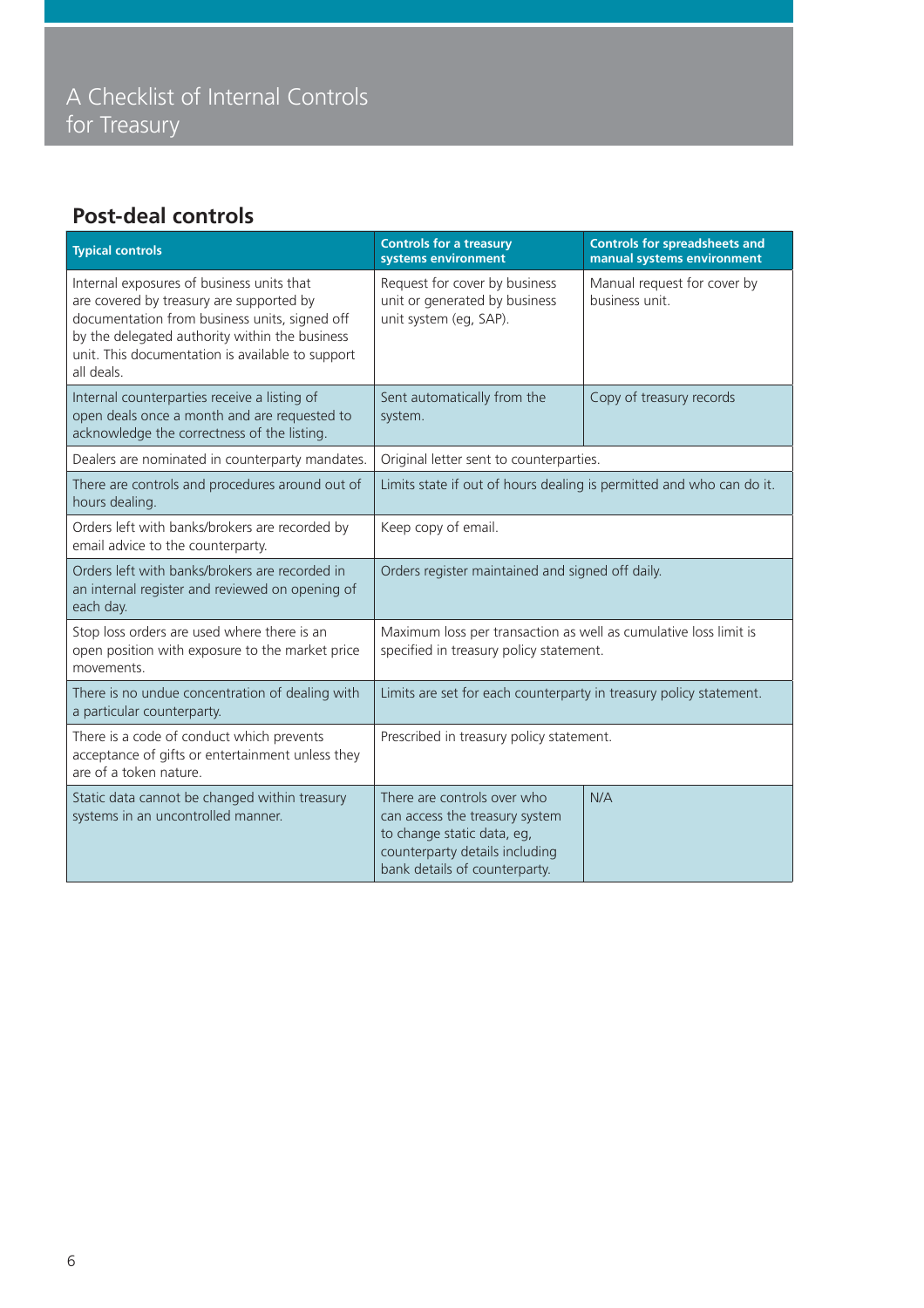### **Operations (settlements)**

| <b>Typical controls</b>                                                                                                                                                                                                                                                                                                                                                                                                                                                                                                                                                                                       | <b>Controls for a treasury</b><br>systems environment                                                                                                                                                                                                                                                                                                                                                                                | <b>Controls for spreadsheets and</b><br>manual systems environment                                                                                                                                                                                                                                                                                                                            |
|---------------------------------------------------------------------------------------------------------------------------------------------------------------------------------------------------------------------------------------------------------------------------------------------------------------------------------------------------------------------------------------------------------------------------------------------------------------------------------------------------------------------------------------------------------------------------------------------------------------|--------------------------------------------------------------------------------------------------------------------------------------------------------------------------------------------------------------------------------------------------------------------------------------------------------------------------------------------------------------------------------------------------------------------------------------|-----------------------------------------------------------------------------------------------------------------------------------------------------------------------------------------------------------------------------------------------------------------------------------------------------------------------------------------------------------------------------------------------|
| Confirmation issuance and matching<br>Outward confirmations are sent out as soon as<br>practicable after the deal is executed.<br>(The authors acknowledge that overnight cash<br>may not have written confirmations on a daily<br>basis but monthly statements should be verified<br>and confirmed with the bank.)                                                                                                                                                                                                                                                                                           | System generated automatically<br>to fax/email gateway.                                                                                                                                                                                                                                                                                                                                                                              | Manual confirmations to be sent<br>out by dealers or back office and<br>all inward bank confirmations<br>are to be signed from senior<br>management.                                                                                                                                                                                                                                          |
| There is confirmation within two hours or within<br>policy.                                                                                                                                                                                                                                                                                                                                                                                                                                                                                                                                                   | Confirmations sent out by<br>system.                                                                                                                                                                                                                                                                                                                                                                                                 | Confirmations sent out - this<br>may be a Word document.                                                                                                                                                                                                                                                                                                                                      |
| Inward confirmations are:<br>received in a manner which prevents dealer<br>interception;<br>matched to information within the treasury<br>system or deal tickets.<br>All deals done that day which are not confirmed<br>by close of business are to be investigated<br>immediately.<br>Outstanding confirmations are recorded or<br>registered.<br>NB - Deals without matching inward<br>confirmations are an obvious sign that deals<br>are not being properly recorded and should be<br>promptly followed up. Verification staff know<br>how to escalate issues without undue reliance on<br>dealing staff. | Confirmations are received by<br>the back office in a manner<br>which prevents interceptions.<br>For example, the confirmation<br>is received to a secure facsimile<br>or user fax stream (ie, it is faxed<br>to a particular individual's PC)<br>and matched against a record<br>in systems or produced by the<br>system.<br>Unmatched deals on system<br>reported daily and escalated<br>to senior staff independent of<br>dealer. | Inward confirmations are<br>received by an independent<br>officer/senior officer; then<br>matched to manual deal records<br>and signed off. The deal is<br>recorded in a spreadsheet which<br>is password controlled.<br>Unmatched deal slips<br>kept separate until inward<br>confirmation received.<br>Unmatched deals should<br>be escalated to senior staff<br>independent of the dealer. |
| A settlement report ie, the settlement diary,<br>generated by the system is used for all<br>settlements payments and receipts. This should<br>be reviewed by senior staff weekly.                                                                                                                                                                                                                                                                                                                                                                                                                             | Automated reports settlement<br>reports distributed to dealing<br>and settlement staff.                                                                                                                                                                                                                                                                                                                                              | Manual or automated<br>diary system which may be<br>spreadsheet driven or rely on<br>diary systems such as outlook or<br>on manual diary systems.                                                                                                                                                                                                                                             |
| Where possible, all external settlements should<br>be made using electronic banking systems.<br>Where possible treasury systems/payment<br>systems should be interfaced to electronic<br>banking systems.                                                                                                                                                                                                                                                                                                                                                                                                     | Downloaded treasury payments<br>from treasury systems, via back<br>office support to electronic<br>banking systems.                                                                                                                                                                                                                                                                                                                  | Payments manually input into<br>electronic banking system with<br>appropriate level of supporting<br>documentation.                                                                                                                                                                                                                                                                           |
| Payments are initiated by one operator,<br>confirmed and released by another separate<br>party.                                                                                                                                                                                                                                                                                                                                                                                                                                                                                                               | All payments require at least two staff to execute.                                                                                                                                                                                                                                                                                                                                                                                  |                                                                                                                                                                                                                                                                                                                                                                                               |
| Settlement amounts are confirmed with<br>counterparties, before payment or receipt.                                                                                                                                                                                                                                                                                                                                                                                                                                                                                                                           | Settlements are mainly<br>confirmed verbally, but they are<br>also confirmed in writing or else<br>they rely on systems such as<br>Austraclear.                                                                                                                                                                                                                                                                                      | Settlement confirmed verbally or<br>in writing.                                                                                                                                                                                                                                                                                                                                               |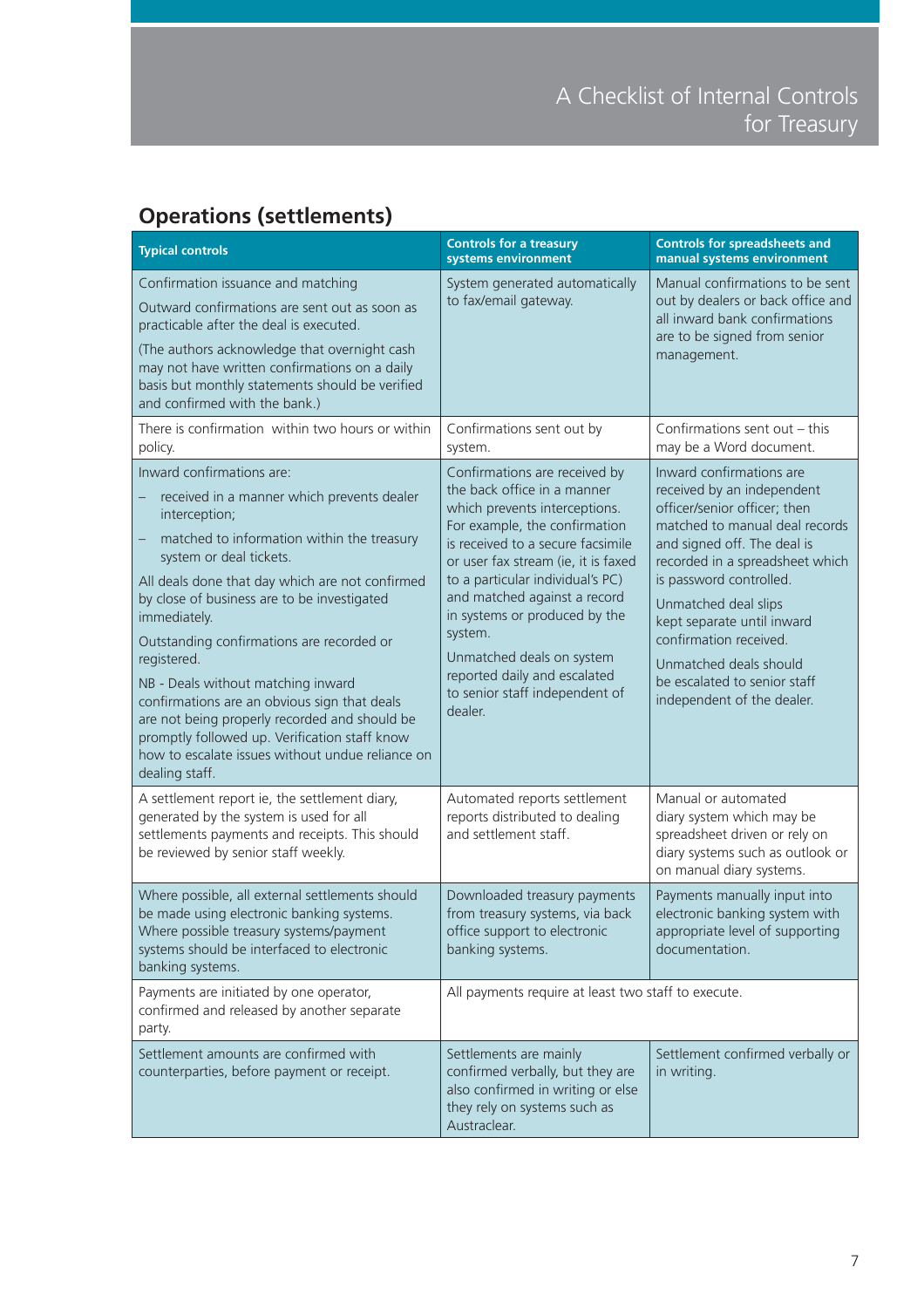#### *Operations (settlements) (continued)*

| <b>Typical controls</b>                                                                                                                                                                                                                                           | <b>Controls for a treasury</b><br>systems environment                                   | <b>Controls for spreadsheets and</b><br>manual systems environment |
|-------------------------------------------------------------------------------------------------------------------------------------------------------------------------------------------------------------------------------------------------------------------|-----------------------------------------------------------------------------------------|--------------------------------------------------------------------|
| An investigation register of failed settlements<br>is maintained (and reviewed by senior<br>management).                                                                                                                                                          | Case by case                                                                            | Usually case by case                                               |
| Standard counterparty settlement instructions<br>are maintained by staff, independent of dealing,<br>confirmation and settlements function.                                                                                                                       | Standard settlement instructions are exchanged with counterparties<br>in original form. |                                                                    |
| Counterparty mandates are sent to<br>counterparty's (in lieu of standard settlement<br>instructions) and include:<br>standard settlement instructions for inward<br>payments;<br>addresses for inward confirmation;<br>specification of staff authorised to deal. | Counterparty mandates are exchanged with counterparties in<br>original form.            |                                                                    |
| Facsimile payment instructions are not used<br>unless they are verified with a test key, code or<br>some other form of compensating control.                                                                                                                      | Self-explanatory                                                                        |                                                                    |
| Staff involved in the settlements function do not<br>undertake dealing activities. This ensures that<br>duties are segregated.                                                                                                                                    | Self-explanatory                                                                        |                                                                    |

#### **Controls over settlement**

| <b>Typical controls</b>                                                                                                        | <b>Controls for a treasury</b><br>systems environment | <b>Controls for spreadsheets and</b><br>manual systems environment |
|--------------------------------------------------------------------------------------------------------------------------------|-------------------------------------------------------|--------------------------------------------------------------------|
| No deals are to be settled by any dealer in the<br>company.                                                                    | Self-explanatory                                      |                                                                    |
| Settlement staff should be appropriately trained,<br>as they are key to the timely prevention of fraud,<br>error or ommission. | Self-explanatory                                      |                                                                    |
| Key performance indicators are to be established<br>for settlement function.                                                   | Self-explanatory                                      |                                                                    |

#### **Reconciliation of bank accounts and treasury records to the general ledger**

| <b>Typical controls</b>                                                                                                                         | <b>Controls for a treasury</b><br>systems environment                                           | <b>Controls for spreadsheets and</b><br>manual systems environment                                      |
|-------------------------------------------------------------------------------------------------------------------------------------------------|-------------------------------------------------------------------------------------------------|---------------------------------------------------------------------------------------------------------|
| Estimated end of day balances are compared<br>with actual next day, with investigation of<br>significant variations from anticipated balances.  | Compare the bank balance in<br>the treasury system with the one<br>shown in the bank statement. | Bank statement compared with<br>cash position keeping blotter/<br>spreadsheet or accounting records.    |
| Bank reconciliations are undertaken on a regular<br>basis, preferably on a daily basis, independent of<br>the settlement and dealing functions. | Self-explanatory                                                                                |                                                                                                         |
| The treasury system is reconciled to the general<br>ledger                                                                                      | Self-explanatory                                                                                | This may require the recalculation<br>of spreadsheets to the general<br>ledger eg, investment balances. |

NOTE: Although many corporations have treasury systems, not all of them record all deals within the system. Extra care must be taken in this situation.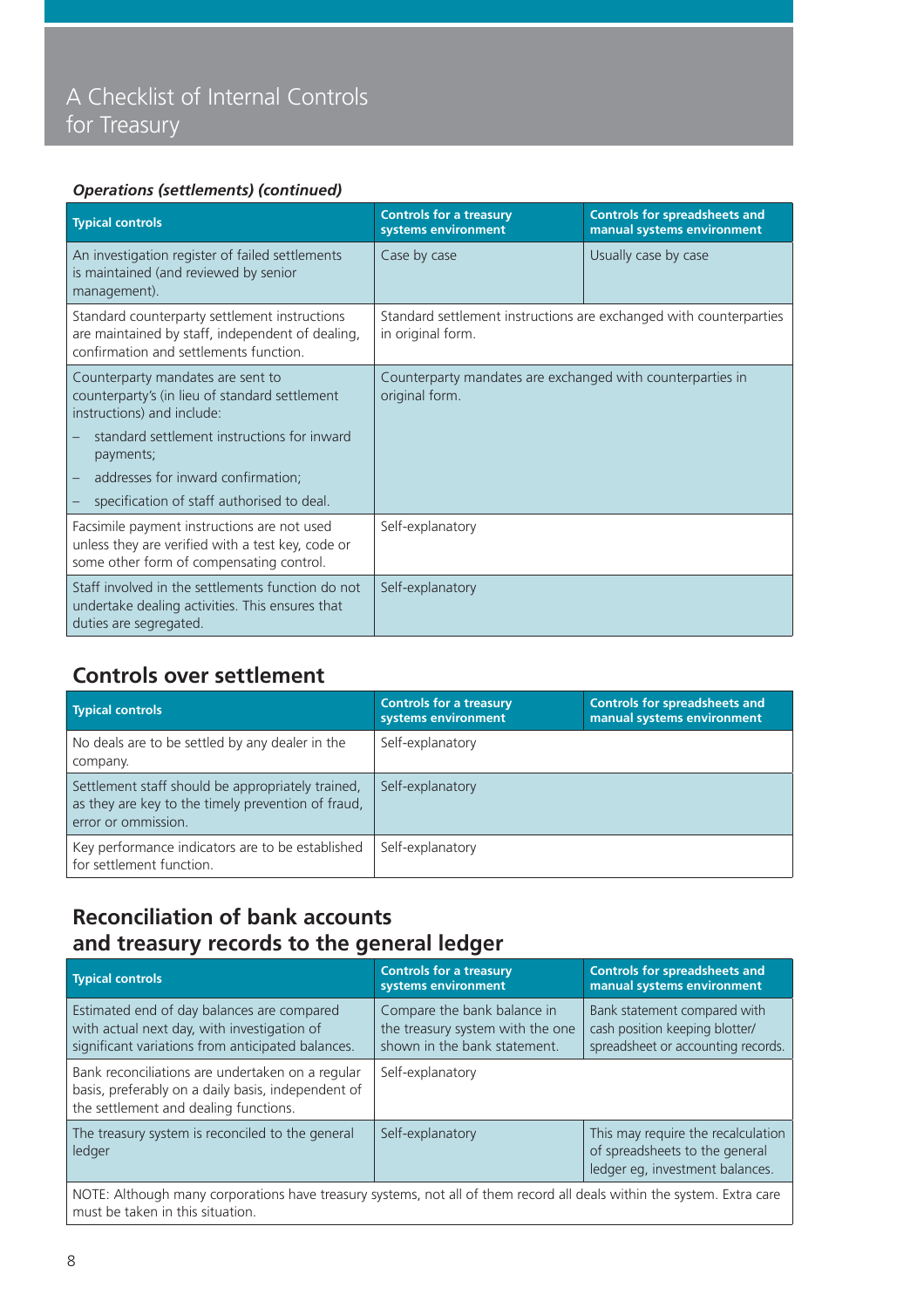#### **Cash management**

| <b>Typical controls</b>                                                                                                                                                                                                                             | <b>Controls for a treasury</b><br>systems environment                              | <b>Controls for spreadsheets and</b><br>manual systems environment                          |
|-----------------------------------------------------------------------------------------------------------------------------------------------------------------------------------------------------------------------------------------------------|------------------------------------------------------------------------------------|---------------------------------------------------------------------------------------------|
| There is an effective method for monitoring the<br>daily cash position.                                                                                                                                                                             | The daily cash position is<br>maintained in the treasury<br>system or spreadsheet. | The daily cash position is<br>maintained on a spreadsheet or<br>a scratch pad.              |
| There are targeted bank balances.                                                                                                                                                                                                                   | Important to large organisatons<br>to ensure efficient use of<br>working capital.  | Smaller organisations may aim<br>for compliance with borrowing<br>limits.                   |
| Information for monitoring the cash position is<br>sourced from:                                                                                                                                                                                    | Self-explanatory                                                                   |                                                                                             |
| - cash flow forecasting,                                                                                                                                                                                                                            |                                                                                    |                                                                                             |
| - electronic banking systems or bank statements                                                                                                                                                                                                     |                                                                                    |                                                                                             |
| - business unit information; and                                                                                                                                                                                                                    |                                                                                    |                                                                                             |
| - settlement diaries emanating from the treasury<br>system or settlement register or spreadsheet.                                                                                                                                                   |                                                                                    |                                                                                             |
| Where accounts belong to the same legal entity,<br>they should be set-off (net the balances) or<br>swept into the main interest bearing account.                                                                                                    | Interest calculated for each<br>account calculated by the<br>system.               | Interest calculated by<br>spreadsheet.                                                      |
| Bank accounts earn credit interest comparable to<br>an overnight money market rate.                                                                                                                                                                 | Self-explanatory                                                                   |                                                                                             |
| There is a cash flow forecasting regime for all<br>business units, preferably forecasting on a 90-day<br>basis.                                                                                                                                     | Self-explanatory                                                                   |                                                                                             |
| Businesses are charged for working capital and<br>the performance of the business unit is measured<br>after finance charges. This has the effect of<br>making business units more efficient in terms of<br>using working capital.                   | Self-explanatory                                                                   | May not be applicable to smaller<br>organisations or where there are<br>system constraints. |
| All bank accounts are recorded in a register.<br>- domestic and offshore.                                                                                                                                                                           | Self-explanatory                                                                   |                                                                                             |
| Authorised bank signatories are kept up to<br>date in the register. This register is to be review<br>annually.                                                                                                                                      | Self-explanatory                                                                   |                                                                                             |
| Bank accounts can only be opened with approval<br>of the treasurer and signed by a director, the<br>company secretary or a board delegate. Location<br>of branch and banking institution should be kept<br>with policy guidelines/compliance paper. | Self-explanatory                                                                   |                                                                                             |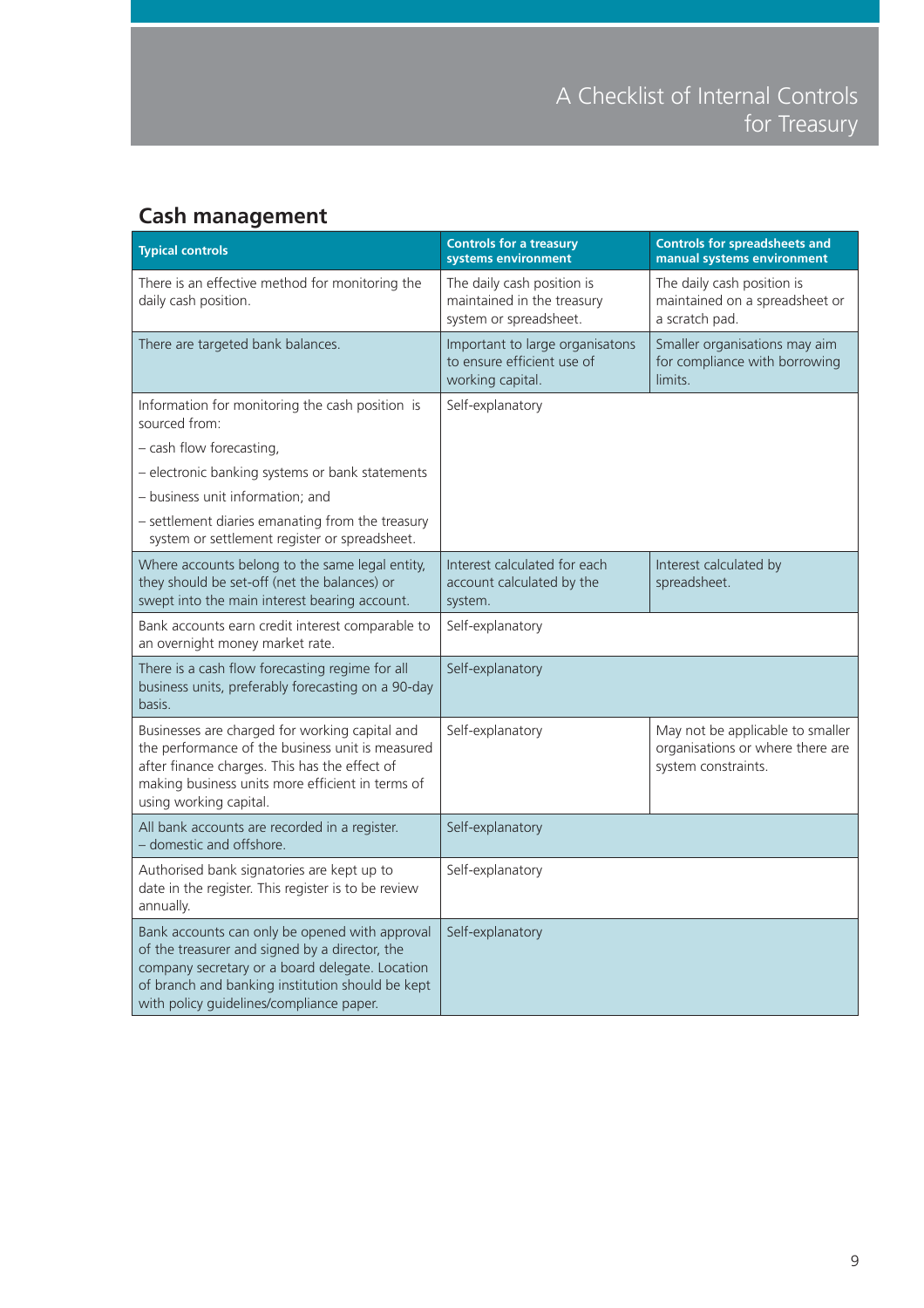### **Physical security (records/key systems)**

| <b>Typical controls</b>                                                                                                                                                                            | <b>Controls for a treasury</b><br>systems environment                                             | <b>Controls for spreadsheets and</b><br>manual systems environment                                           |
|----------------------------------------------------------------------------------------------------------------------------------------------------------------------------------------------------|---------------------------------------------------------------------------------------------------|--------------------------------------------------------------------------------------------------------------|
| There is physical/password security over key<br>systems and equipment, including routing<br>inward confirmations to render them secure from<br>interception.                                       | Administrator rights in the<br>treasury and settlements systems<br>are segregated from operations | Access to spreadsheets or<br>treasury drives and electronic<br>banking systems is restricted by<br>password. |
| The treasury management system has a system<br>of permissions that prevents dealing staff and<br>settlement staff from performing each other's<br>tasks in the systems.                            | Self-explanatory                                                                                  | Not applicable                                                                                               |
| The static data of the system/process can only be<br>updated by the administrator. This data includes<br>the dual controls over changes to counterparty<br>standard settlement Instructions.       | Self-explanatory                                                                                  | Not applicable                                                                                               |
| Audit log of all changes to counterparty static<br>data are independently reviewed on a regular<br>basis by a senior staff member independent to<br>the daily operations of the treasury function. | Self-explanatory                                                                                  | Not applicable                                                                                               |
| There are dual password controls on<br>administrator rights for electronic banking<br>(particularly payment templates) and treasury<br>systems.                                                    | Implemented in treasury and payment systems                                                       |                                                                                                              |
| Important legal documents such as ISDA<br>(International Swap and Derivative Dealers<br>Associations) agreements are stored securely.                                                              | Stored in a safe, or scanned and stored electronically                                            |                                                                                                              |
| Spreadsheets should all be audited, tested and<br>password protected.                                                                                                                              | Independent audit of all spreadsheets                                                             |                                                                                                              |

#### **Monitoring of risk management activities**

| <b>Typical controls</b>                                                                                                            | <b>Controls for a treasury</b><br>systems environment | <b>Controls for spreadsheets and</b><br>manual systems environment |
|------------------------------------------------------------------------------------------------------------------------------------|-------------------------------------------------------|--------------------------------------------------------------------|
| <b>Risk recognition</b>                                                                                                            |                                                       |                                                                    |
| Treasury staff and systems must recognise all new<br>risks when they are accepted by the company.                                  | Self-explanatory                                      |                                                                    |
| Staff and business unit staff must be trained to<br>recognise key risks.                                                           | Self-explanatory                                      |                                                                    |
| All new financial investment products must be<br>examined for risks and approved by the board.                                     | Self-explanatory                                      |                                                                    |
| Bank accounts must be reconciled in a timely<br>manner to detect incidents and failed settlements<br>or unauthorised transactions. | Self-explanatory                                      |                                                                    |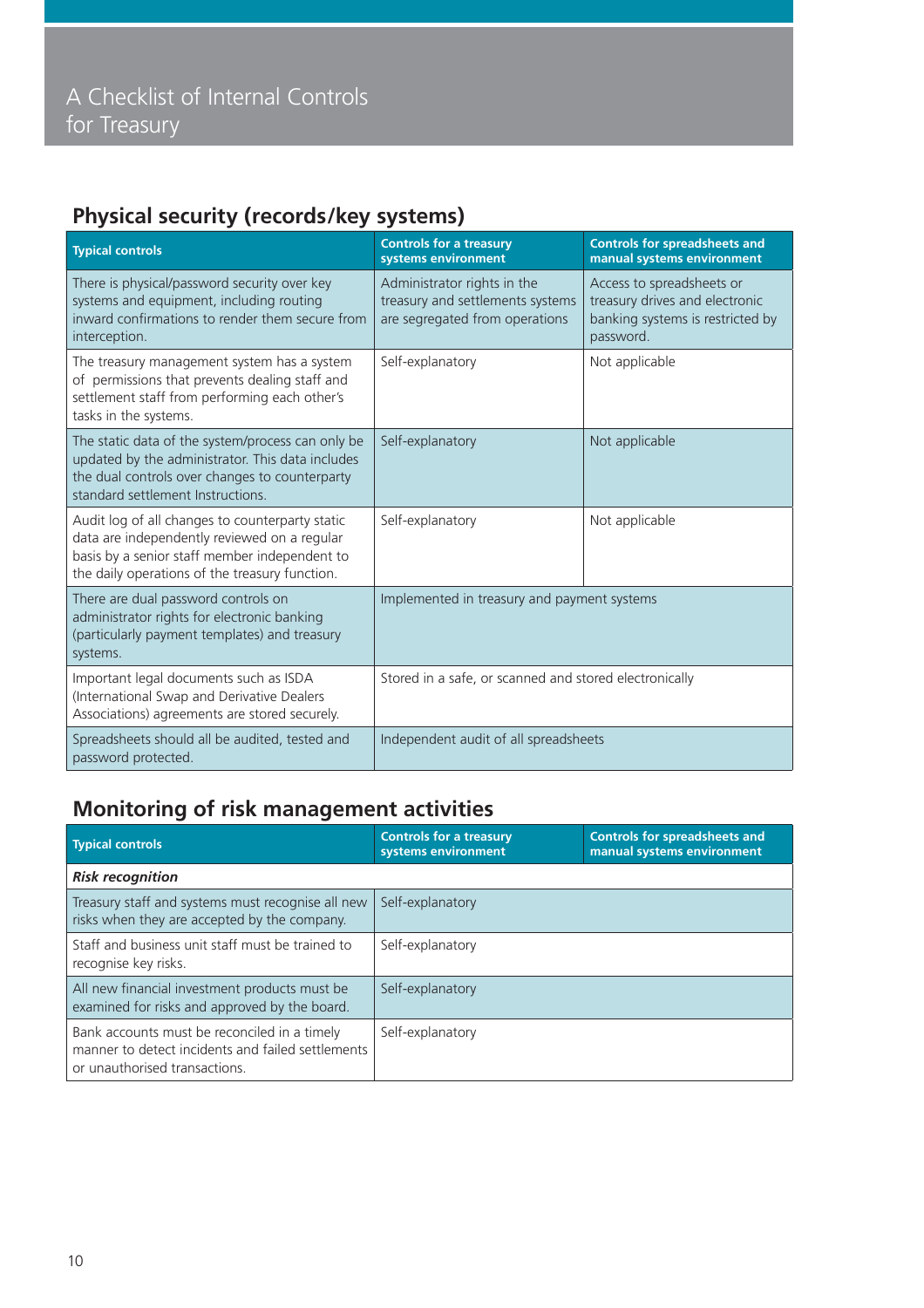| <b>Typical controls</b>                                                                                                         | <b>Controls for a treasury</b><br>systems environment | <b>Controls for spreadsheets and</b><br>manual systems environment |
|---------------------------------------------------------------------------------------------------------------------------------|-------------------------------------------------------|--------------------------------------------------------------------|
| <b>Risk measures</b>                                                                                                            |                                                       |                                                                    |
| There must be a system that enables risk<br>management measures to be reported in an<br>adequate and timely manner.             | Self-explanatory                                      |                                                                    |
| There should be daily marking to market all<br>positions with the reporting of the profit and loss<br>effect.                   | Self-explanatory                                      |                                                                    |
| The risk management system must be reviewed<br>by internal audit.                                                               | Self-explanatory                                      |                                                                    |
| The magnitude of complexities and associated<br>risks within the treasury must be commensurate<br>with the entity's activities. | Self-explanatory                                      |                                                                    |
| There must be an annual review of valuation<br>methods.                                                                         | Self-explanatory                                      |                                                                    |
| Stress testing on extreme outcomes are carried<br>out on all risks at least monthly.                                            | Self-explanatory                                      |                                                                    |

#### *Monitoring of risk management activities (continued)*

#### **Treasury infrastructure**

| <b>Typical controls</b>                                                 | <b>Controls for a treasury</b><br>systems environment                                                                                     | <b>Controls for spreadsheets and</b><br>manual systems environment |                               |
|-------------------------------------------------------------------------|-------------------------------------------------------------------------------------------------------------------------------------------|--------------------------------------------------------------------|-------------------------------|
| Ensure the data for revaluations is valid,<br>independent and current.  | Revaluation rates downloaded<br>from information systems (eq.                                                                             | Revaluation rates obtained<br>independently from sources such      |                               |
| Obtain independent valuations of any models<br>and spreadsheets used.   | Reuters), directly into a TMS.<br>All treasury software and<br>systems have been subject to<br>rigorous internal and external<br>testing. | as financial newspapers.<br>The output of the model can be         |                               |
| Ensure that all spreadsheets are on the company<br>drive and backed up. |                                                                                                                                           | source of information.                                             | validated to another model or |
| Ensure that all spread sheets are independently<br>review and checked.  |                                                                                                                                           |                                                                    |                               |

CPA Australia and the Finance and Treasury COE would like to thank Susan Campbell, Stephen Cheesewright, other CPA members and the following companies:

Foxtel Orica And the Qantum Users group. © Copyright CPA Australia 2005